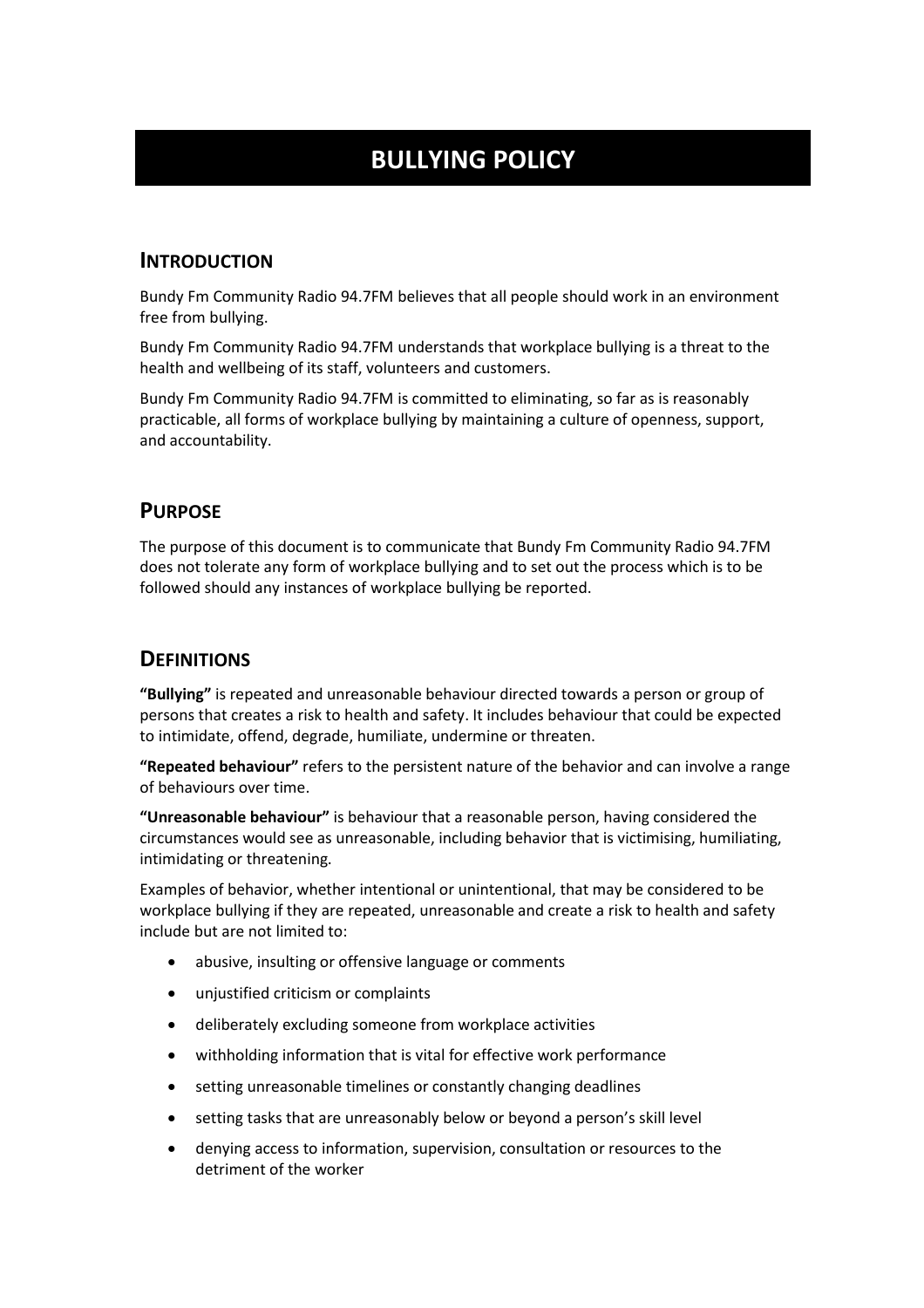- spreading misinformation or malicious rumours
- changing work arrangements such as rosters and leave to deliberately inconvenience a particular workers or workers.

Workplace bullying can be carried out in a variety of ways including through email, text or social media channels.

Workplace bullying can occur between workers (sideways), from managers to workers (downwards), or workers to supervisors/managers (upwards).

Reasonable management action is not considered to be workplace bullying if it is carried out lawfully and in a reasonable manner in the circumstances. Examples of reasonable management action include but are not limited to:

- setting reasonable performance goals, standards and deadlines
- deciding not to select a worker for promotion where a reasonable process is followed
- informing a worker about unsatisfactory work performance in an honest, fair and constructive way
- taking disciplinary action, including suspension or terminating employment.

Differences of opinion and disagreements are generally not considered to be workplace bullying.

Bullying that directly inflicts physical pain, harm, or humiliation amounts to assault and should be dealt with as a police matter (see below).

# **POLICY**

Bundy Fm Community Radio 94.7FM has a duty of care to provide a safe workplace, and ensure, so far as is reasonably practicable, that workers and other people are not exposed to health and safety risks.

Bundy Fm Community Radio 94.7FM accepts and acts on its duty of care. any reported allegations of workplace bullying will be promptly, thoroughly, and fairly investigated.

Bullying complaints will be handled in a confidential and procedurally fair manner. Where confidentiality cannot be guaranteed this will be clearly communicated to the relevant parties.

All parties will be treated with respect.

The person against whom the allegation is made has the right to natural justice (the right to know what is alleged against them, the right to put their case in reply, and the right for any decision to be made by an impartial decision-maker).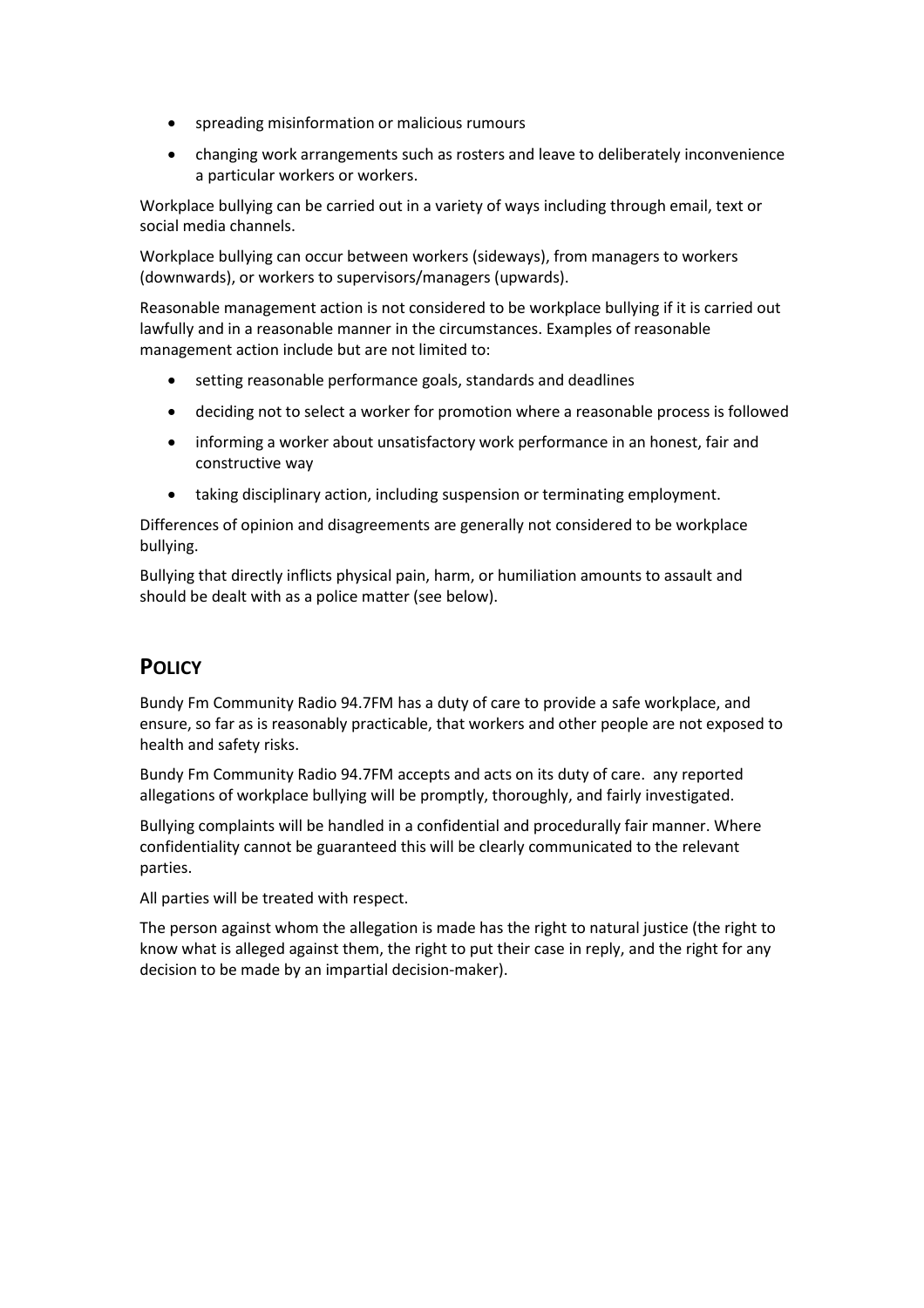# **BULLYING PROCEDURES**

#### **RESPONSIBILITIES**

It is the obligation and responsibility of every person to ensure that the workplace is free from bullying. The responsibility lies with every manager, supervisor, employee and volunteer to ensure that bullying does not occur in the workplace.

All workers have:

- an entitlement to work in a safe and healthy workplace and to be treated with dignity and respect
- an entitlement to make a complaint in respect of any bullying behaviour
- a responsibility to take reasonable care for their own health and safety
- a responsibility to ensure they do not promote or engage in bullying and otherwise take reasonable care that their acts or omissions do not adversely affect the health and safety of other people
- a responsibility to co-operate and comply with this policy and any other relevant policy.

It is the responsibility of all managers to ensure that:

- they understand, and are committed to, the right of all employees and volunteers to attend work and perform their duties without fear of being bullied in any form
- all reasonable steps to eliminate bullying are made so far as is reasonably practicable
- all applicable occupational health and safety legislation is observed
- all employees and volunteers are regularly educated and made aware of their obligations and responsibilities in relation to providing a workplace free from bullying
- they provide an environment which discourages bullying, and set an example by their own behaviour
- all complaints are treated seriously and confidentially
- they are as far as practicable aware of whether bullying is occurring, whether complaints are received or not, relying on such indices as:
	- o sudden increases in absenteeism
	- o unexplained requests for transfers
	- o behavioural changes such as depression
	- o sudden deterioration in work performance
- they take immediate and appropriate action if they become aware of any bullying or offensive behaviour
- any reported allegations of workplace bullying are promptly, thoroughly, and fairly investigated
- guidance and education is provided, where requested and/or appropriate, to cases and subsequent decisions relating to bullying
- ongoing support and guidance is provided to management, employees and volunteers in relation to the prevention of bullying
- this policy is displayed in the workplace and easily accessible to all workers and volunteers.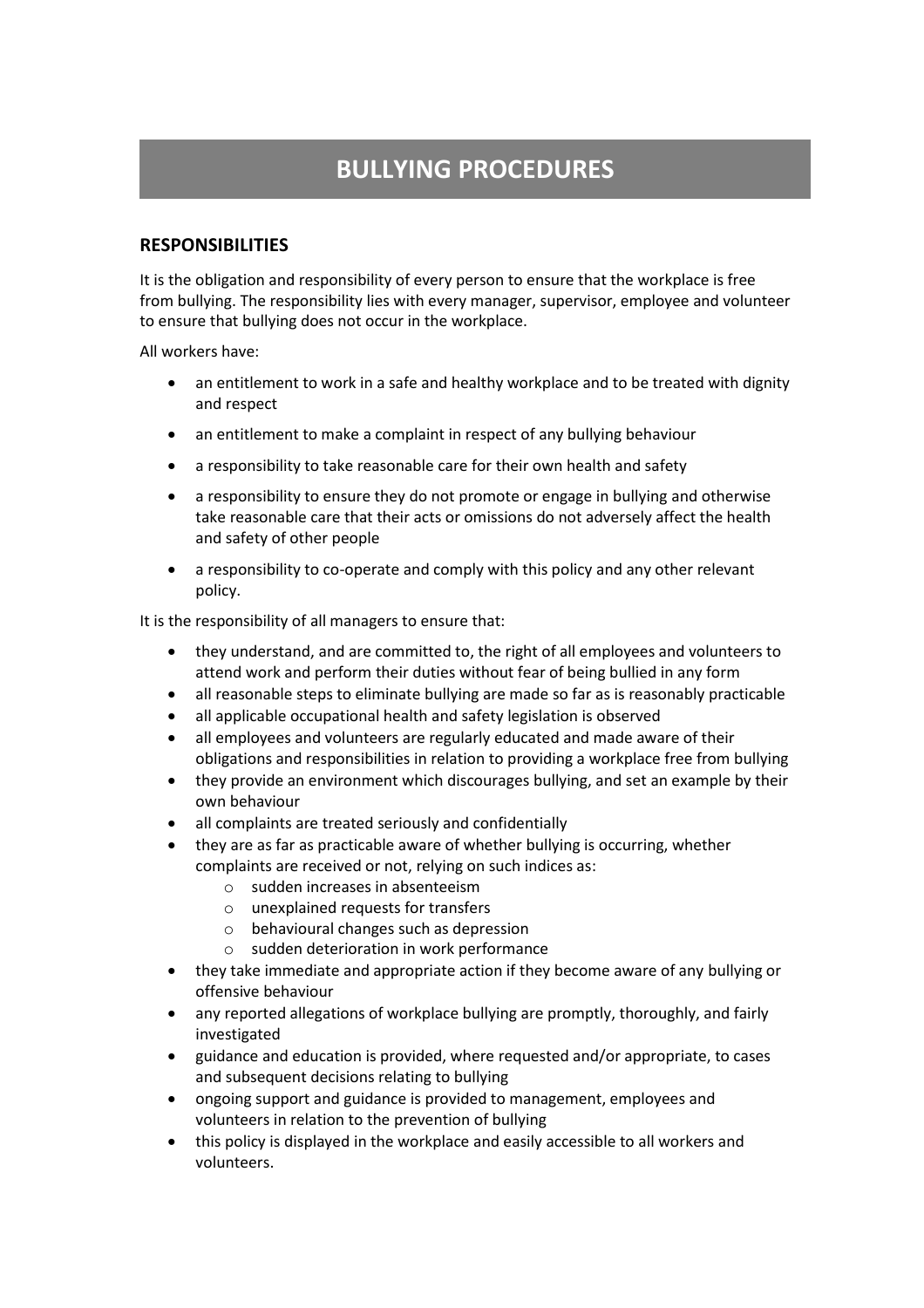# **PROCEDURES**

## **Complaints Procedures**

If an employee or volunteer feels comfortable in doing so, it is preferable to raise the issue with the person directly with a view to resolving the issue by discussion. The employee or volunteer should identify the offensive behaviour, explain that the behaviour is unwelcome and offensive and ask that the behaviour stops.

If the behaviour continues, or if the employee or volunteer feels unable to speak to the person(s) directly, they should contact their supervisor or manager, a human resources officer, or any other manager with whom they feel comfortable. The manager or officer will provide support and ascertain the nature of the complaint.

## **Informal Intervention**

The manager will explain the rights and responsibilities of the employee or volunteer under the relevant policy and procedures.

Informal intervention may be done through a process of either mediation or conciliation. During informal intervention the respondent will be made aware of the allegations being made against them and given the right to respond. Interventions at this stage should adopt a confidential, non-confrontational approach with a view to resolving the issue.

This procedure will be complete when the alleged harasser respects the individual's request to cease unwanted and unwelcome behaviour, or when the complainant accepts that the behaviour is not properly described as bullying. If neither of these outcomes occurs, the organisation's formal procedure should be followed.

#### **Formal Complaints Procedure**

The formal complaint procedure involves a formal investigation of the complaint. Formal investigations may be conducted internally (by a manager or officer) or by an external investigator.

An investigation involves collecting information about the complaint and then making a finding based on the available information as to whether or not the alleged behaviour occurred. Once a finding is made, the investigator will make recommendations about resolving the complaint.

The investigator may need to interview the parties involved (which may include the complainant, the respondent, and any witnesses) to obtain information regarding the complaint. The investigator will comprehensively and accurately document all information obtained during the interviews including the parties involved, timing, location, and nature of conduct complained against.

If the investigator considers it appropriate for the safe and efficient conduct of an investigation, workplace participants may be stood down from work or provided with